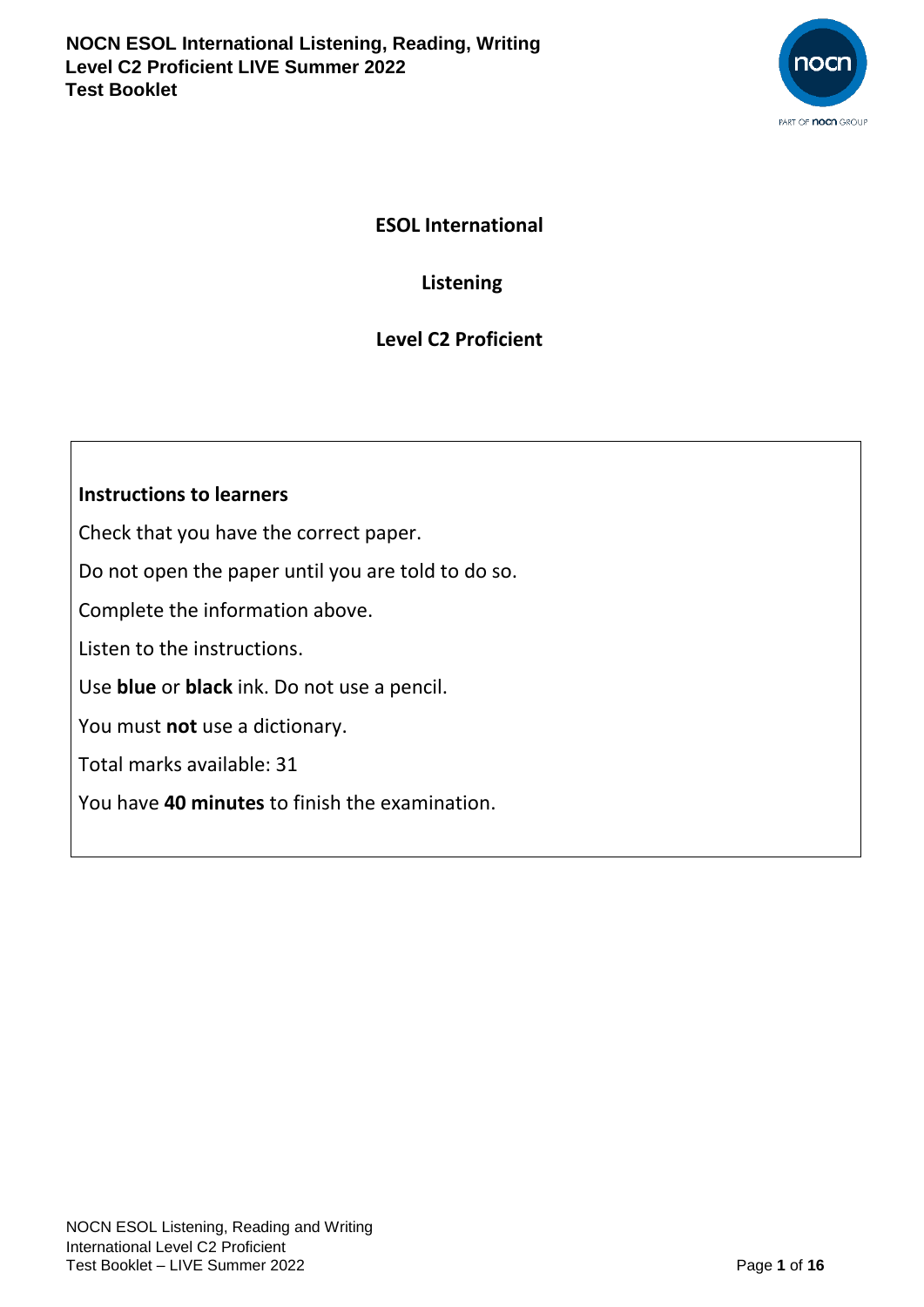

## **Part 1**

You will hear ten sentences twice. Choose the best answer in each situation.

Now read the answers. You have two minutes to read the answers.

Now listen to the sentences and choose the best answer.

Mark the answer on the mark sheet.

- 1. a. Thanks, I appreciate that.
	- b. Thanks, I look forward to receiving it.
	- c. Oh no! I've lost my ticket!
- 2. a. It will cost  $f$ 25.
	- b. It costs €25.
	- c. It cost €25.
- 3. a. I'll make it for you.
	- b. I'll look at it for you.
	- c. I'll shut it for you.
- 4. a. How do you know?
	- b. What time are you going?
	- c. Why not stay in, then?
- 5. a. I'll do it tomorrow.
	- b. It's not a good idea.
	- c. No, they haven't phoned yet.
- 6. a. Do I have to cook tonight?
	- b. Oh yes, I like your cooking.
	- c. I'm eating fish and chips.
- 7. a. He is a council worker.
	- b. Tell the police he's lost it.
	- c. He's climbing in the dustbin.
- 8. a. Is it opposite the bakery?
	- b. Continue down this road; it's on the left.
	- c. Where are you going?
- 9. a. Yes, I would like to go with you.
	- b. Are you going to the party, or not?
	- c. Probably not; I won't enjoy myself.
- 10. a. Not yet.
	- b. Not really.
	- c. Not ever.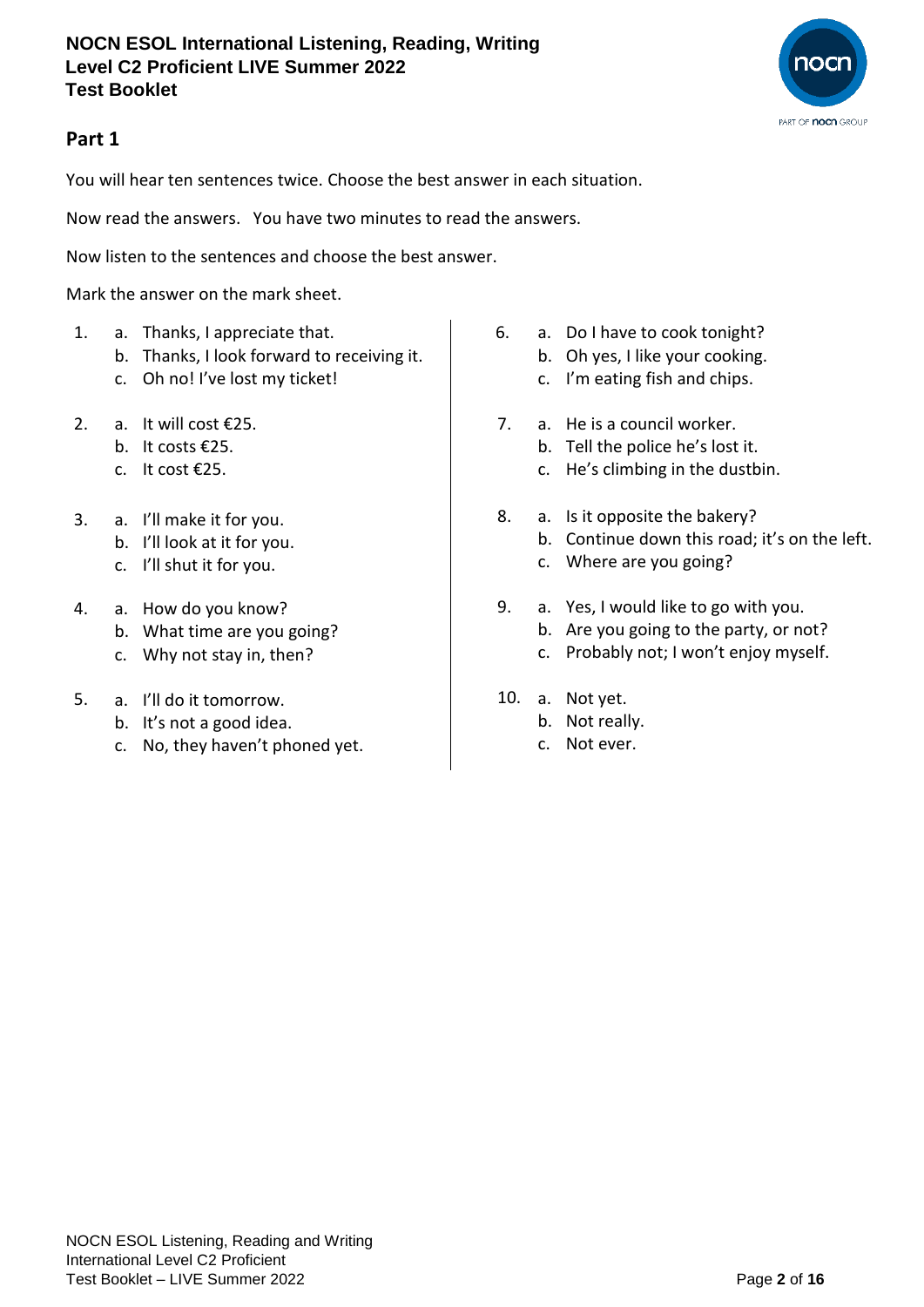

## **Part 2**

You will hear two conversations. You will hear them twice.

You have two minutes to read the questions for both conversations.

Now listen to **Conversation 1.**

Record your answers on the mark sheet.

- 1. **Why did they sleep well under the trees?**
	- a. It was shady.
	- b. It was warm.
	- c. It was peaceful.
- 2. **What were the photographs of?** 
	- a. The clifftop views.
	- b. The beach.
	- c. The seals.

#### 3. **What did they buy from the monastery?**

- a. Bread, Eggs and meat.
- b. Bread, cheese and fruit.
- c. Bread, fruit and Milk.

#### 4. **What does 'al-fresco' mean?**

- a. Eating fresh food.
- b. Eating fresh fish.
- c. Eating outside in the fresh air.
- 5. **How many nights did they spend by the river?** 
	- a. Two nights.
	- b. Three nights.
	- c. Four nights.

#### **Listen to the conversation again and check your answers**.

#### Now listen to **Conversation 2.**

Record your answers on the mark sheet.

#### 1. **What will the shop manager try to do?**

- a. Refund the money.
- b. Repair the CD player.
- c. Remove the CD from the machine.

#### 2. **Why do CDs sometimes skip?**

- a. Because they are dirty.
- b. Because they are old.
- c. Because they are broken.

#### 3. **What is the 'shop policy'?**

- a. To replace a machine.
- b. To send a machine away.
- c. To repair a machine.

#### 4. **Which sentence is true?**

- a. The customer is going away for two weeks.
- b. The CD is faulty.
- c. The manager will repair the machine.

#### 5. **Why is the customer entitled to a refund?**

- a. Because the machine is broken.
- b. Because they returned the machine within 14 days of buying it.
- c. Because they have a receipt.

#### **Listen to the conversation again and check your answers.**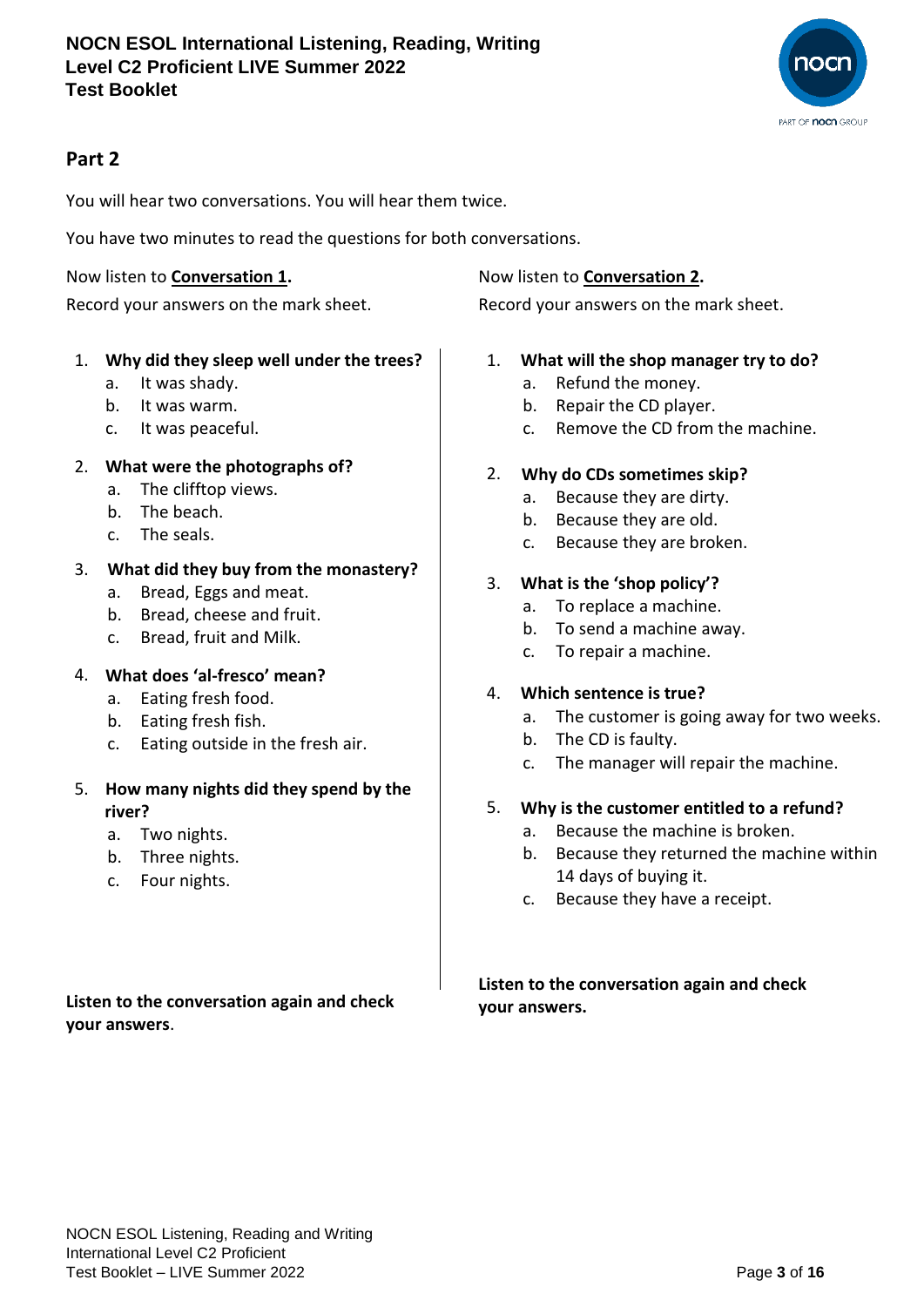## **NOCN ESOL International Listening, Reading, Writing Level C2 Proficient LIVE Summer 2022 Test Booklet**



## **Part 3 – Debate and discussion**

You will hear a debate and a discussion. You will hear them twice.

You have two minutes to read the questions and answers on your examination paper for both the debate and discussion.

Now listen to the **debate.** Record your answers on the mark sheet.

#### **1. What is the main point of this debate?**

- a. Banning all motorised vehicles from using public roads.
- b. Banning cycling completely.
- c. Banning cyclists from using public highways.
- **2. According to the debate which sentence is true?**
	- a. It is illegal to ride a bicycle on the road.
	- b. Pizza couriers on bicycles cause accidents.
	- c. The government need to invest money in building new roads.
- **3. What are cyclists on the road required to do by law?**
	- a. Pay attention to traffic lights.
	- b. Pay road tax.
	- c. Wear cycle helmets.

#### **4. In the debate, what should cyclists have?**

- a. A tax certificate.
- b. A bicycle test.
- c. A proficiency licence.

## **5. Who should use cycle pathways?**

- a. Motorcycles.
- b. Electric scooters.
- c. Wheelchairs.
- **6. In the discussion, what is the problem with cycle lanes on the road?**
	- a. They are too narrow.
	- b. They are dangerous.
	- c. They are over-used.

## **Listen to the debate again and check your answers.**

Now listen to the **discussion**. Record your answers on the mark sheet.

## **1. The main point of this discussion is to:**

- a. Reduce the number of gas lights in Berlin.
- b. Describe the World Monument Trust.
- c. Discuss what is being done to save the gas lights in Berlin.

#### **2. How many people signed the petition?**

- a. Two hundred thousand.
	- b. Twenty thousand.
- c. Two thousand.
- **3. According to the discussion, what is the main reason why the gas lights should be saved?**
	- a. They are old.
	- b. They work.
	- c. They are historically valuable.

## **4. How many gas lights have been saved in Berlin?**

- a. Three thousand three hundred.
- b. Forty four thousand.
- c. Eighty thousand.
- **5. According to the discussion, which of these is true?**
	- a. The gas lights have been in Berlin since 1926.
	- b. The savanna woodlands in Tanzania have been saved.
	- c. The money for the Gas Light Trust will pay for new gas lights.

**Listen to the discussion again and check your answers.**

**End of Examination Listening - Level C2**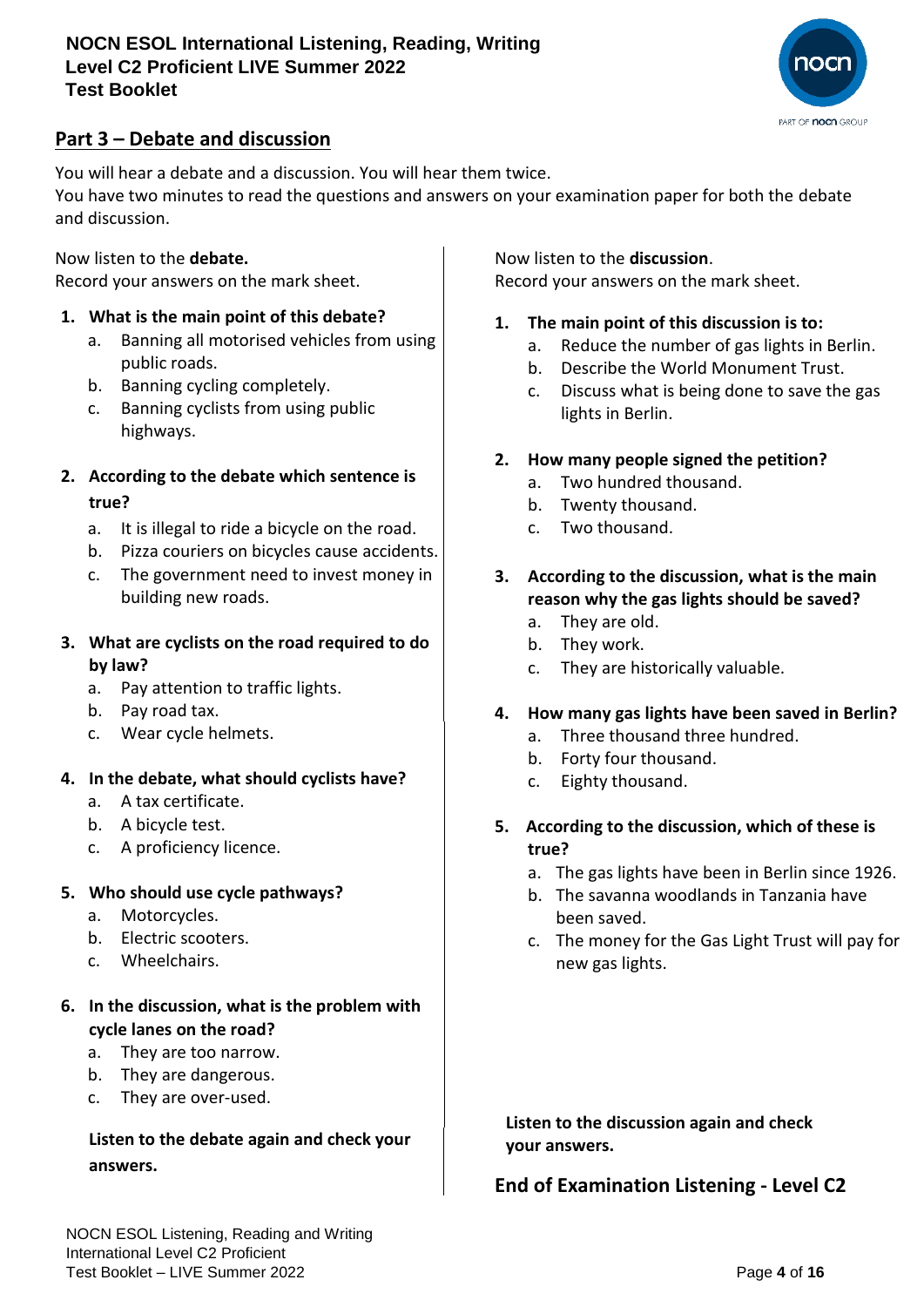

## **ESOL International**

**Reading** 

## **Level C2 Proficient**

## **Instructions to learners**

Check that you have the correct paper.

Please complete the information above.

Use **black** or **blue** ink. Do not use a pencil.

You may NOT use a dictionary.

There are 31 questions in this examination.

You must attempt all the questions.

Total marks available: **31**

You have **75 minutes** to finish the examination.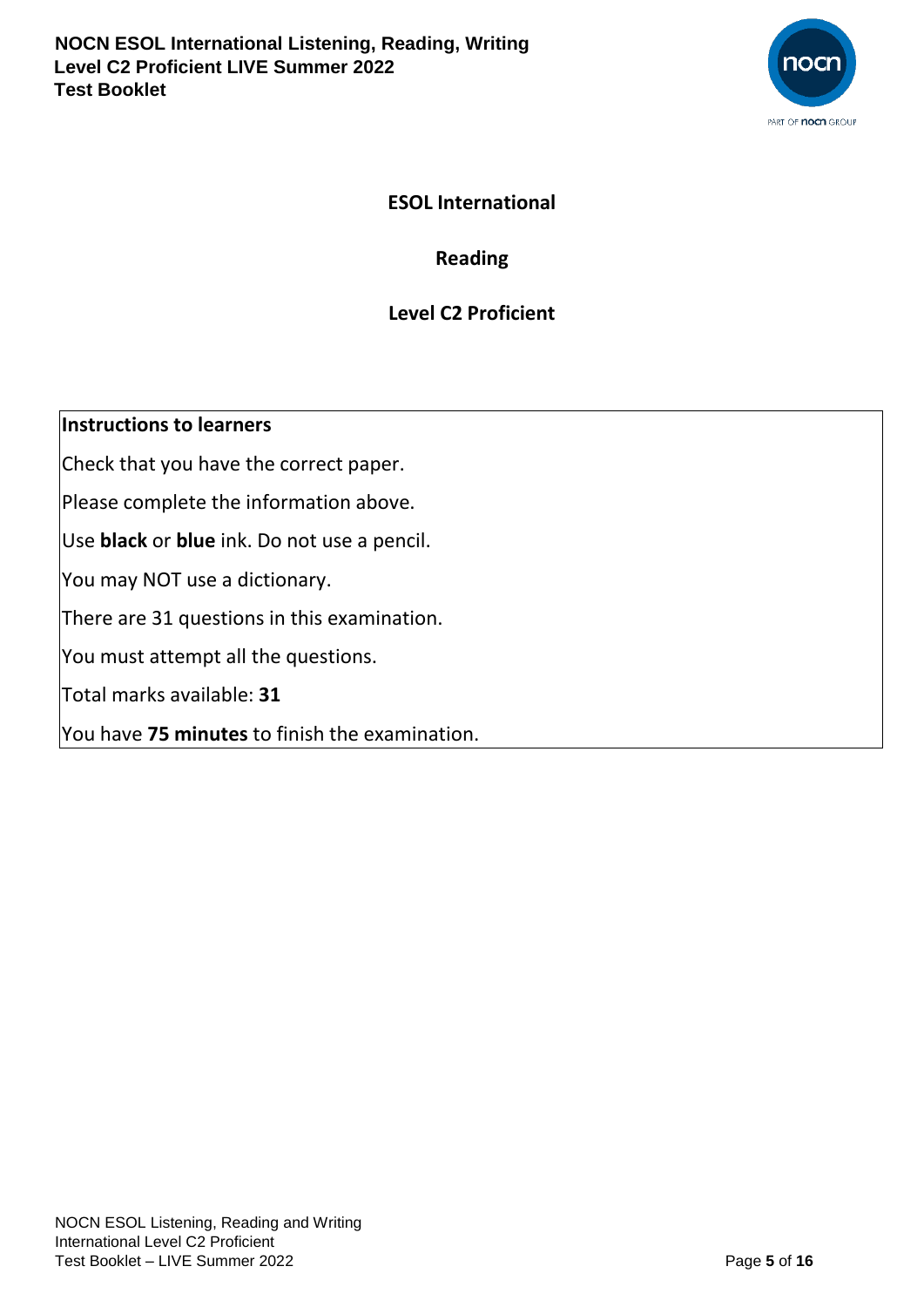

# **Text 1**

# **Read the text. Answer the questions on your mark sheet.**

## **Famous Fashion Designers** 1

The fashion industry is highly competitive and there are many fashion labels. Some are  $\vert$  3 expensive and others are affordable. Some have even become household names.  $\vert 4 \rangle$ 

Calvin Klein fashion began in 1968, in America. Its clothes are casual, simple, comfortable  $\vert 6$ and affordable. It has its own fragrance, jewellery, spectacle frames, shoes and underwear  $\vert$  7 for all ages and genders. The Calvin Klein logo is its name, with the initials 'CK'. 8

In contrast to CK, Christian Dior fashion is expensive, elegant, tight-fitting and luxurious.  $\vert$ Dior clothes are haute couture; high-end designs, custom-made. Dior began in Paris in  $\vert$ 1946, and makes its own perfumes, skincare products and makeup for women. It uses it's  $\parallel$ own name for the company logo. 13

Coco Chanel has begun in Paris in 1910. Its fashion is casual, but elegant. It is famed for  $\vert$ designing the 'little black dress' and the most popular fragrance of all time, 'Chanel No.5'. | 16 Chanel designs clothes for women, and makes costume jewellery and handbags. Although  $\parallel$ cheaper than Dior, it is expensive. Its double 'C' logo means wealth, prestige and class.  $\vert$ 

Gianni Versace had its first fashion show in Milan, in 1978. Versace's logo is the head of  $\Box$  20 Medusa, one of the three Gorgons in classical Greek mythology. Its fashion is glitzy, bold  $\begin{array}{c} |21 \end{array}$ and glamorous, and includes footwear, handbags, fasion jewellery, spectacle frames,  $\vert$  22 especially oversized sunglasses, and fragrance. It also makes skincare products for men. 23

For men who enjoy the finer things in life, Ralph Lauren and Gucci both offer luxury men's  $\parallel$  25 fashion that rival the best brands in the  $\Box$  . However, the leading name in men's 26 clothing is Armani who caters to high-end customers who appreciate tailored, clean cut  $\frac{27}{27}$ designs. All three brands initially designed menswear, but now make products for men 28 and women. The Armani logo is a right looking eagle, symbolising supreme quality and  $\vert$  29 excellence. They all make fragrance and clothing accessories which are quite expensive.  $\parallel$  30 Gucci was voted the most popular luxury brand online in 2021. **31** 31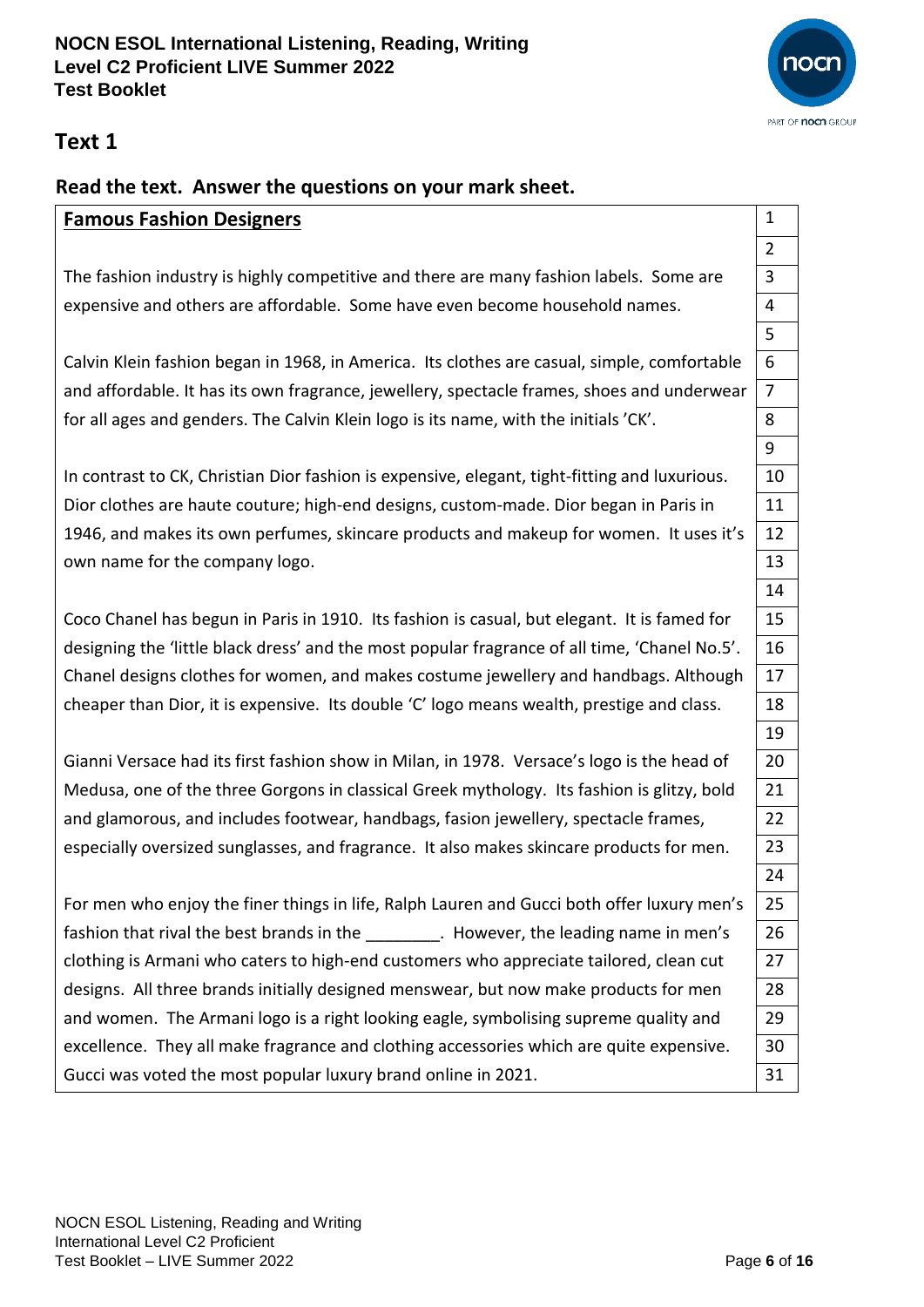

#### **1. The main purpose of this document is to:**

- a. Describe some of the fashions and products made by world famous designers.
- b. Give information about the life of famous fashion designers.
- c. Describe how fashion logos are made.

## **2. Which fashion designer makes larger than usual sunglasses?**

- a. Calvin Klein.
- b. Versace.
- c. Gucci.
- **3. Which fashion designer makes the most affordable clothes and products?**
	- a. Armani.
	- b. Ralph Lauren.
	- c. Calvin Klein.

## **4. What is Coco Chanel most popular product?**

- a. Its handbags.
- b. Chanel No.5 perfume.
- c. Designing mostly black clothes.

## **5. According to the article, which statement is true?**

- a. Calvin Klein makes clothes for adults and children.
- b. Ralph Lauren designs cheap clothes.
- c. Armani was voted the best overall fashion designer in 2021.

## **6. What is the best word to replace** *'***haute couture***'* **on line 11?**

- a. Handmade clothes.
- b. Expensive, fitted clothes of an original design.
- c. Stylish, comfortable clothes

#### **7. There is a spelling mistake on:**

- a. Line 11.
- b. Line 17.
- c. Line 22.

#### **8. There is a grammatical error on:**

- a. Line 15.
- b. Line 20.
- c. Line 27.
- **9. The most suitable word to complete the sentence on line 26 is:** 
	- a. Planet.
	- b. Earth.
	- c. World.

#### **10. There is a punctuation mistake on line:**

- a. Line 12.
- b. Line 21.
- c. Line 25.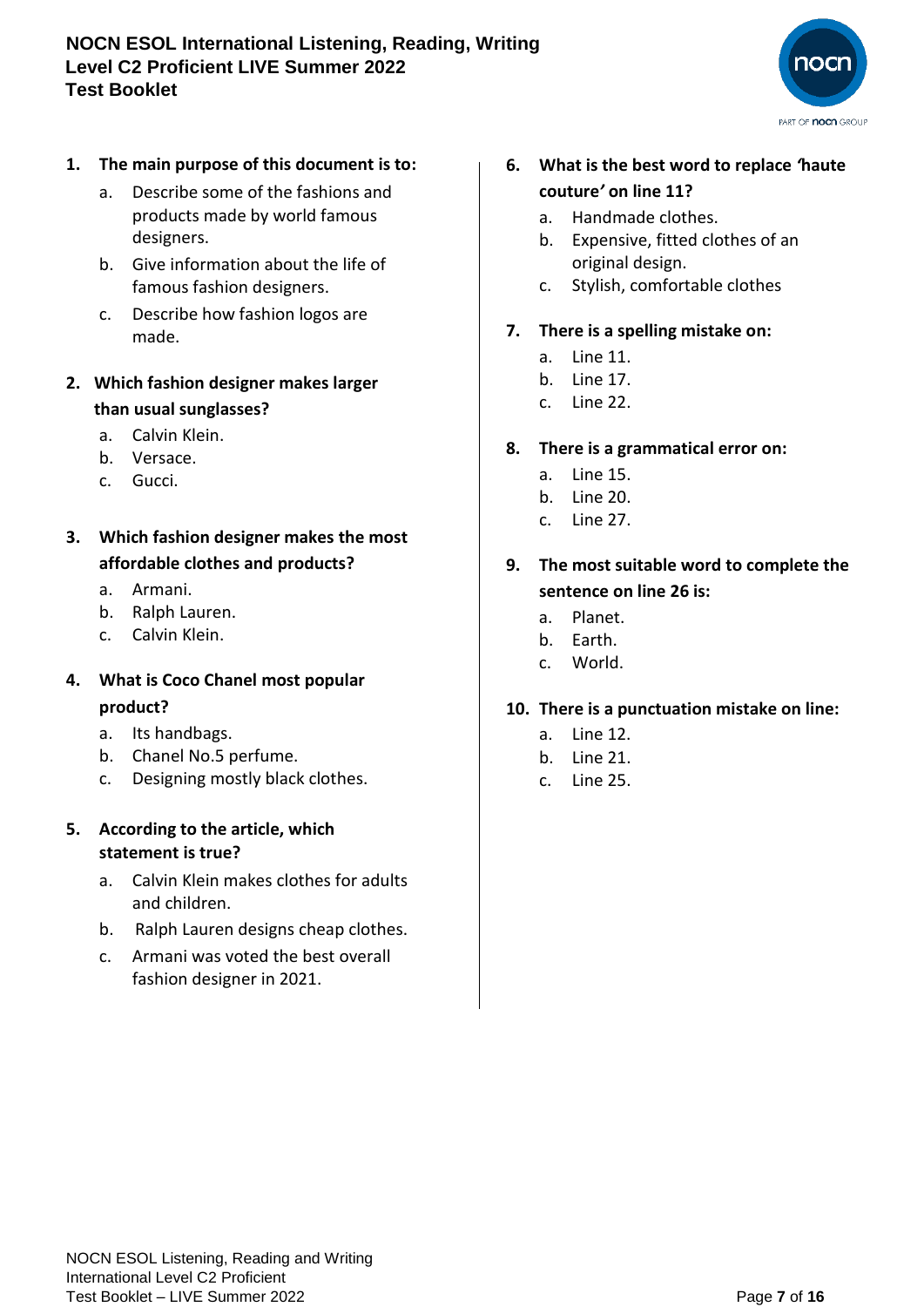

2

11

14

20

24

**Text 2** 

## **Read the text. Answer the questions on your mark sheet.**

# **Vatican City** 1 Vatican City is not only the smallest city in the world, but also the smallest country. It is encircled  $\parallel$  3 by Rome, Italy, and is 44 square kilometres. It has a population of about 800 people. Most of  $\vert 4 \rangle$ these are clergy; nuns, priests and cardinals. The most famous resident is the Pope, who also  $\vert 5 \rangle$ serves as the tiny country's monarch. He lives in the Apostolic Palace surrounded by beautiful  $\vert 6$ gardens. Vatican City has been protected by the Pontifical Swiss Guard since 1506. Each of the  $\vert 7$ 135 guards wears an orange and blue striped uniform, and resides in the city. An additional  $\vert 8$ 2,500 employees of 'The Holy See' travel into Vatican City every day. 'The Holy See' is the central 9 governeing body of the worldwide Catholic Church. 10 Vatican City prints its own stamps, souvenir coins, medals and has its own flag. It uses the euro,  $\vert 12 \rangle$ and tourism helps to generate an income for the country and boost its  $\vert$  13 Vatican City is listed as a UNESCO World Heritage Site due to its cultural and artistic importance. | 15

The Vatican Museum and Art Gallery houses the Sistine chapel; one of the greatest treasures of  $\vert$  16 Vatican City. Michelangelo painted the Chapel's frescoes during 1508-1512. There is also the 17 sumptuously decorated Chapel of Beato Angelico, and four Raphael Rooms which display stunning  $\vert$  18 collections of priceless statues, and Renaissance and Baroque art. 19

St. Peter's Basilica, located in St. Peter's Square (Piazza San Pietro), was first built by Emperor 21 Constantine between 324 and 325 AD, and was later rebuilt in the 17<sup>th</sup> century. It is one of the 22 largest churches in the world. 23

No-one is born in Vatican City because there are no hospital's or facilities to cater for the birth of  $\vert 25 \rangle$ children, and people rarely get married there. If you wish to get married there, you must to 26 submit detailed documentation and pay substantial administrative costs. The overall cost to just  $\frac{27}{27}$ get married in one of its two churches is around  $\epsilon$ 1,500. 28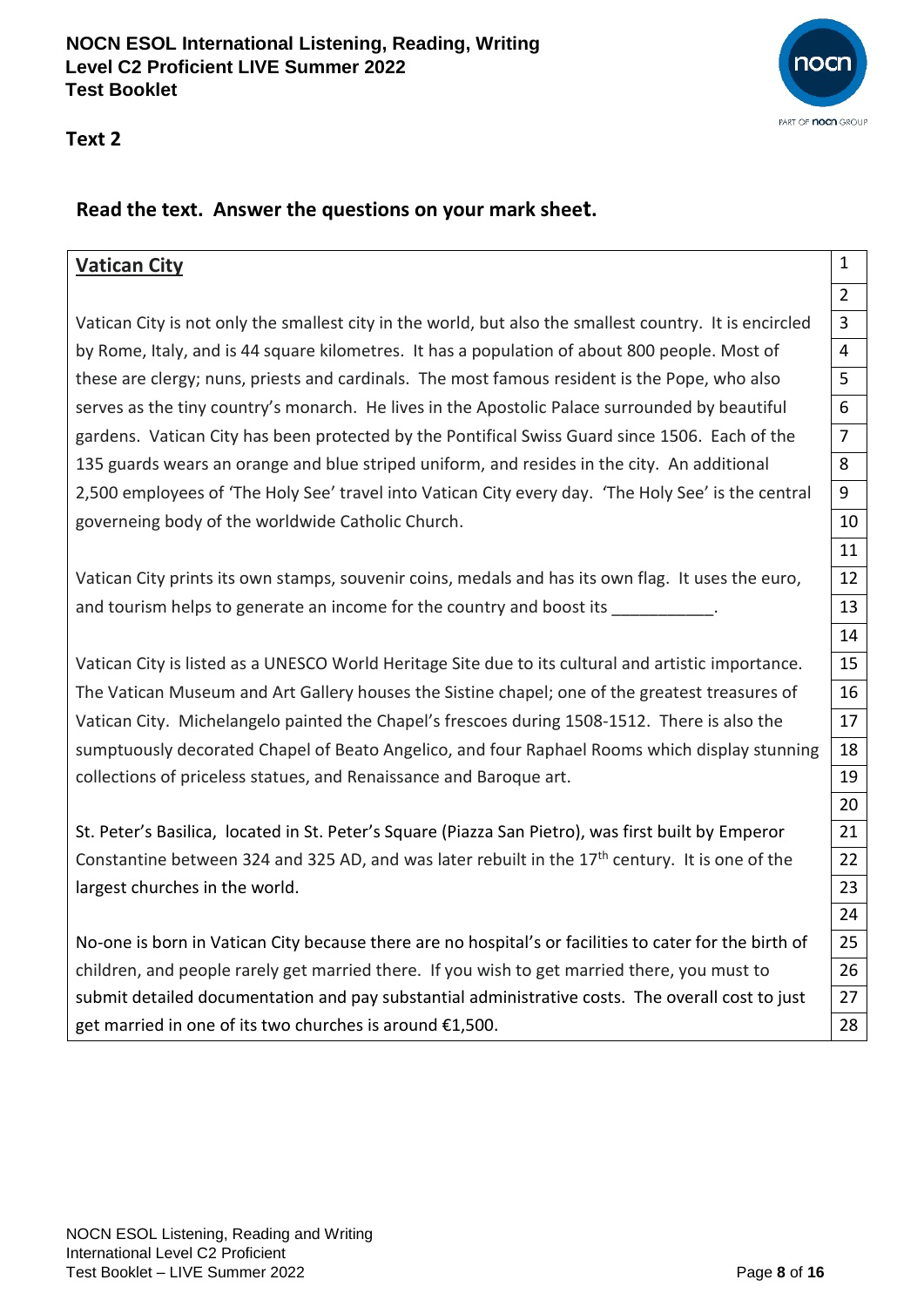

#### **11. According to the text, which statement is true?**

- a. Vatican City is not a country.
- b. Emperor Constantine built St. Peter's Basilica in the 17<sup>th</sup> century.
- c. The Pontifical Swiss Guard lives inside the city.

#### **12. Where did Michelangelo paint his frescoes?**

- a. In the Chapel of Beato Angelico.
- b. In the Sistine Chapel.
- c. In the Raphael Rooms.
- **13. How many Pontifical Swiss Guards are there?**
	- a. 800.
	- b. 2,500.
	- c. 135.

#### **14. What currency does Vatican City use?**

- a. Dollars.
- b. Euros.
- c. It has its own money.

#### **15. What is around Vatican City?**

- a. Rome.
- b. Beautiful gardens.
- c. Roads.

#### **16. There is a grammatical mistake on:**

- a. Line 8.
- b. Line 16.
- c. Line 26.

#### **17. There is a spelling mistake on:**

- a. Line 10.
- b. Line 12.
- c. Line 15.
- **18. The best word to complete the sentence on line 13 is:**
	- a. Economical.
	- b. Economic.
	- c. Economy.

## **19. The best word to replace** *'priceless'* **on line 19 is:**

- a. Expensive.
- b. Invaluable.
- c. Overpriced.

#### **20. There is a punctuation mistake on:**

- a. Line 5.
- b. Line 17.
- c. Line 25.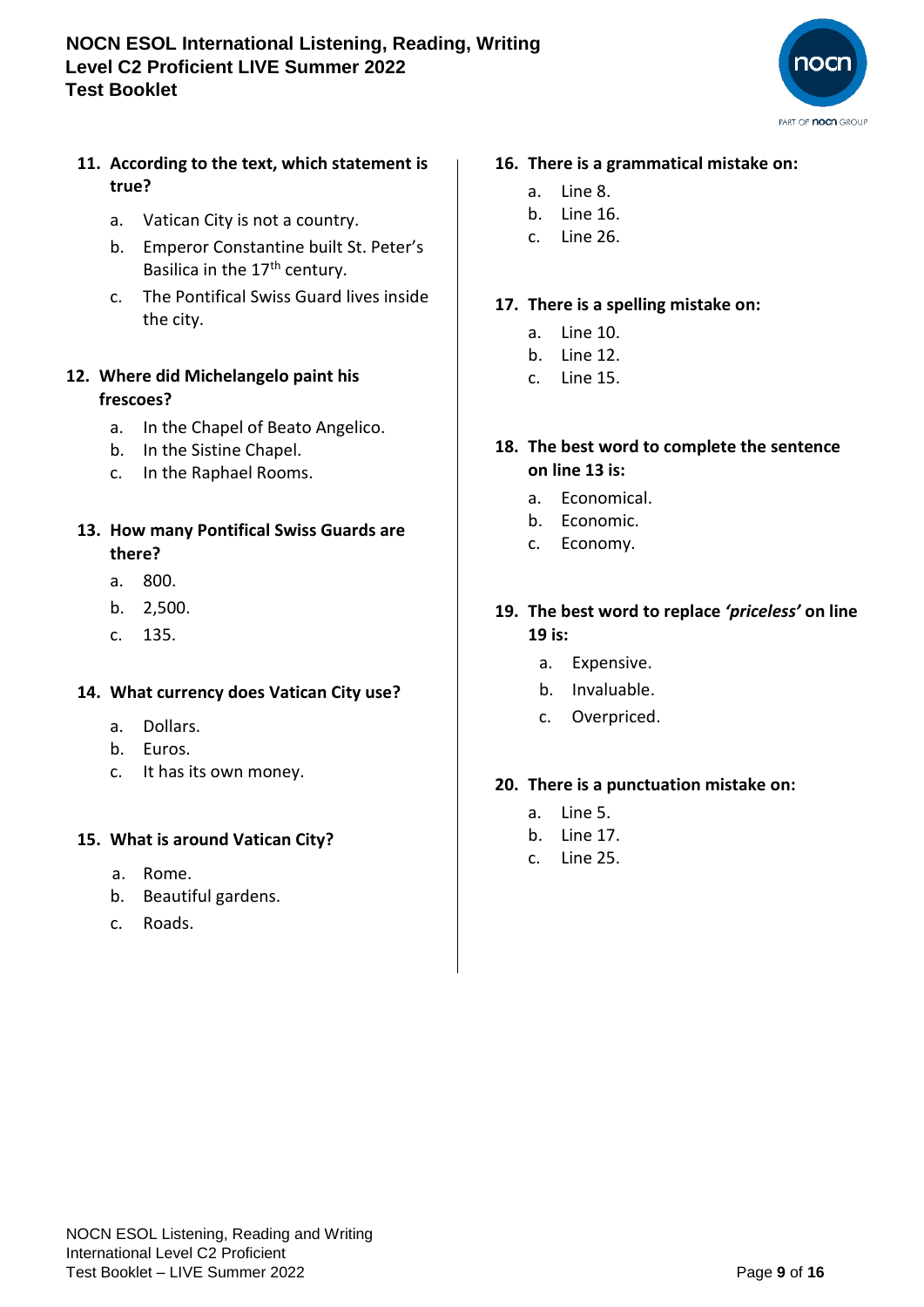

## **Text 3**

## **Read the text. Answer the questions on your mark sheet.**

## **Nestor, King of Pylos**

The tale of Nestor is a Greek myth, written by Homer. Homer portrayed Nestor in two different ways. On the one hand, Nestor was a wise man who was often asked for advice. On the other hand, his advice was seen as old fashioned and outdated, and sometimes it led to disaster.

Nestor was the son of Neleus and Chloris, and King of the city of Pylos. He became King of Pylos when Heracles, strongest of all mortals, killed Nestor's father, Neleus, and all his brothers.

Nestor originally came from Gerenia, and was an Argonaut. He took part in Jason's expedition to find the Golden Fleece in the land of Colchis. The Golden Fleece was a symbol of authority and kingship. Nestor also participated in the hunt for the Calydonian Boar, which was sent by Artemis to destroy the region of Calydon in Aetolia.

Nestor, and his sons, participated in the Trojan War on the side of the Achaeans, when he was 110 years old. He was too old to fight in the war, but he acted as peacemaker, and advised Agamemnon and Achilles to restore their friendship. He led the Pylian soldiers into battle on his chariot, carrying a solid gold shield. However, one of his horses was killed with an arrow by Paris, son of the King of Troy.

Homer writes that Nestor's advice may not have always been good, but he always gave it with stories and examples of his own heroic actions in similar situations. He boasted too much about his own adventures, but he was 'a man of sweet words' whose 'voice flows sweeter than honey'.

#### **21. What kind of text is this?**

- a. A film review.
- b. A story.
- c. A news report.

## **22. In the text, which statement is false?**

- a. Paris's father was the King of Troy.
- b. The sons of Nestor fought in the Trojan War.
- c. Chloris was Nestor's father.

#### **23. Who fell out and were no longer friends?**

- a. Achilles and Agamemnon.
- b. Neleus and Cloris.
- c. Homer and Nestor.

## **24. Who led the expedition to find the Golden Fleece?**

- a. Nestor.
- b. Paris.
- c. Jason.

## **25. Which of these was Nestor good at?**

- a. Fighting.
- b. Speaking.
- c. Leadership.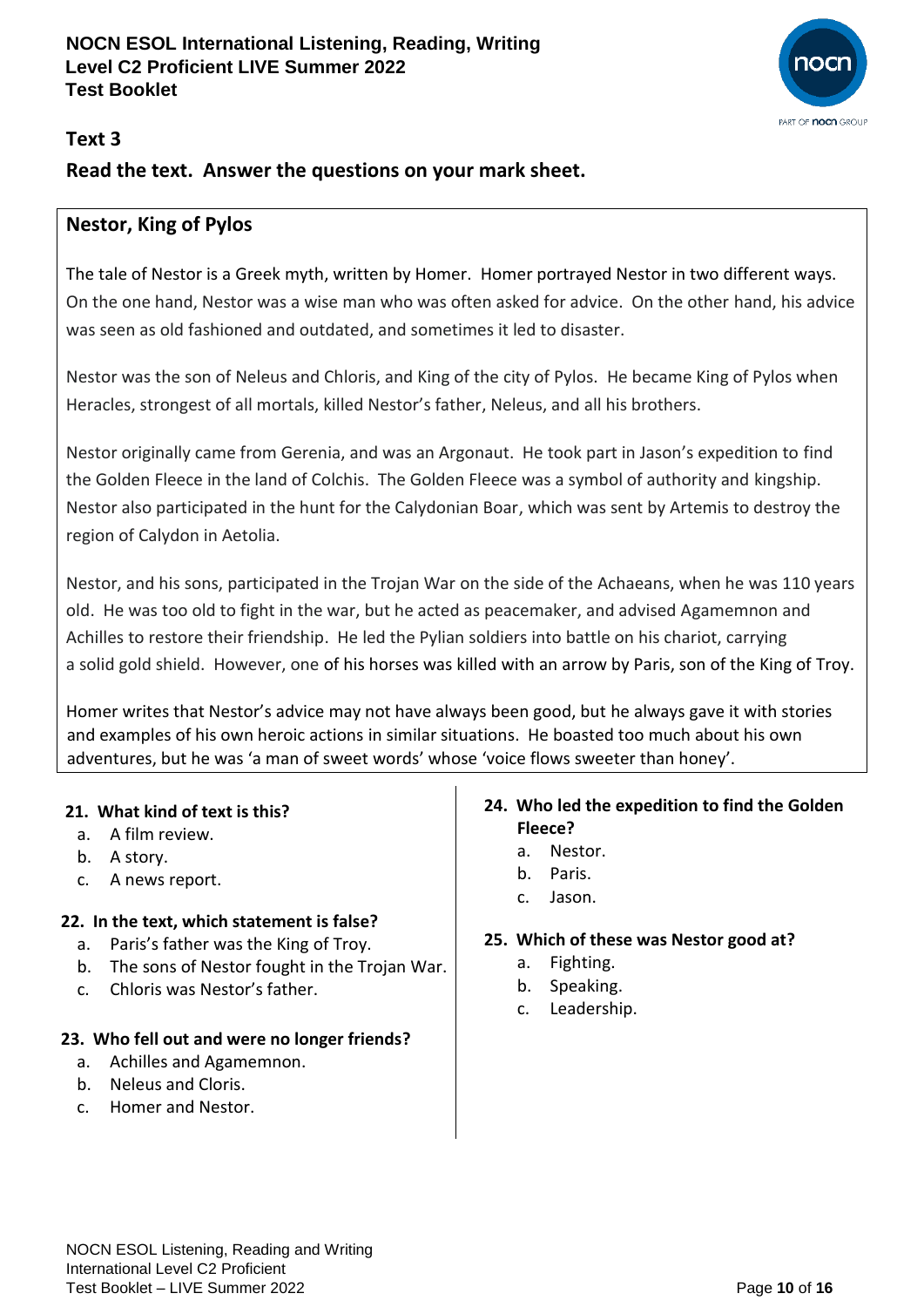

## **Text 4**

## **Read the text. Answer the questions on your mark sheet.**

## **Fun Facts about Ants**

There are more than 12,000 species of ants around the world and they have been with us since the cretaceous period, around 130 million years ago! They are incredibly strong and can lift 10 to 50 times their own body weight. They do not have ears; they hear by feeling vibrations in the ground through their feet. They also do not have lungs. Oxygen enters through tiny holes all over their bodies, and carbon dioxide leaves through the same holes.

A colony of ants is run by a queen, who lives for many years and has millions of babies. There are three kinds of ants in a colony; the queen, female workers and male workers. The queen and males have wings and only the queen can lay eggs. Soldier ants protect the queen and defend the colony. They gather food and attack enemy colonies. If they defeat another colony, they steal the eggs and when the eggs hatch, the new ants become 'slaves'. These ants take care of the eggs, babies and food, and build new ant-hills. When the queen dies, the colony only survives a few months. She is not replaced as the workers are unable to have babies.

Ant nests are underground and in your garden, but can be found in houses behind the wall, under floorboards or behind fridges. All ants love greasy and sweet food, and kitchens are great places to find these things. They also eat insects, worms, spiders, ticks, dead birds, and rodents like mice. Some ants are vegan, preferring seeds, grains, leaves and sweet flower nectar. All ants have two stomachs; one for storing food to be shared with other ants, and the other for consuming food. When searching for food, they leave pheromone trails, so they know where they have been.

#### **26. How long have ants been with us?**

- a. Approximately 130 million years.
- b. Less than 130 million years.
- c. More than 130 million years.

## **27. When a queen ant dies, what happens?**

- a. They eat her.
- b. The colony disappears.
- c. The ants choose a new queen.

#### **28. How do ants breathe?**

- a. Through their mouths.
- b. Through lungs.
- c. Through holes in their bodies.

## **29. Which part of the body do ants use to hear?**

- a. Feet.
- b. Legs.
- c. Ears.

## **30. What do all ants eat?**

- a. Insects.
- b. Seeds.
- c. Sweet food.

#### **31. Who looks after the eggs and babies?**

- a. Slave ants.
- b. Soldier ants.
- c. Female worker ants.

# **End of Examination– Level C2 Proficient**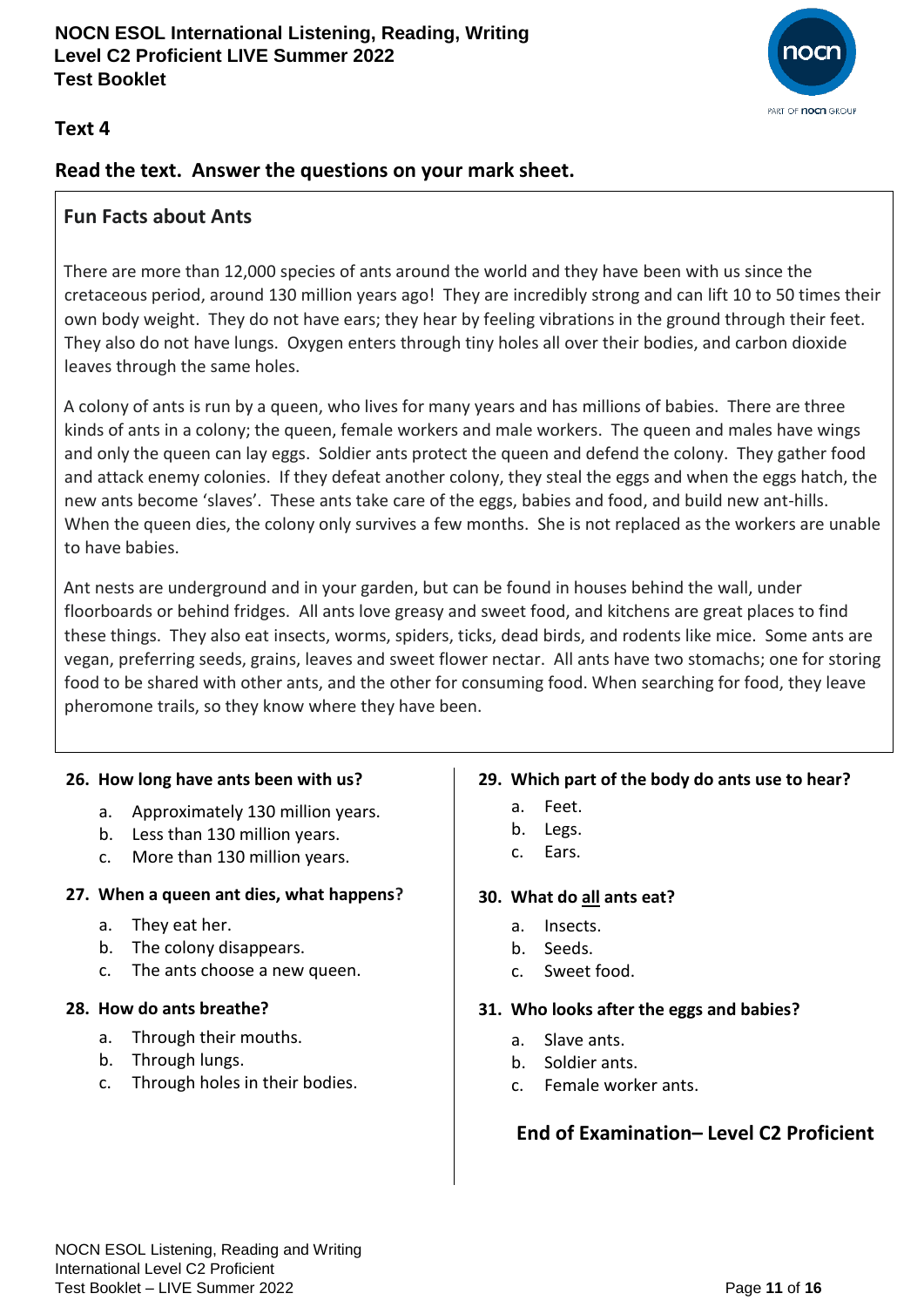

**This page is intentionally blank.**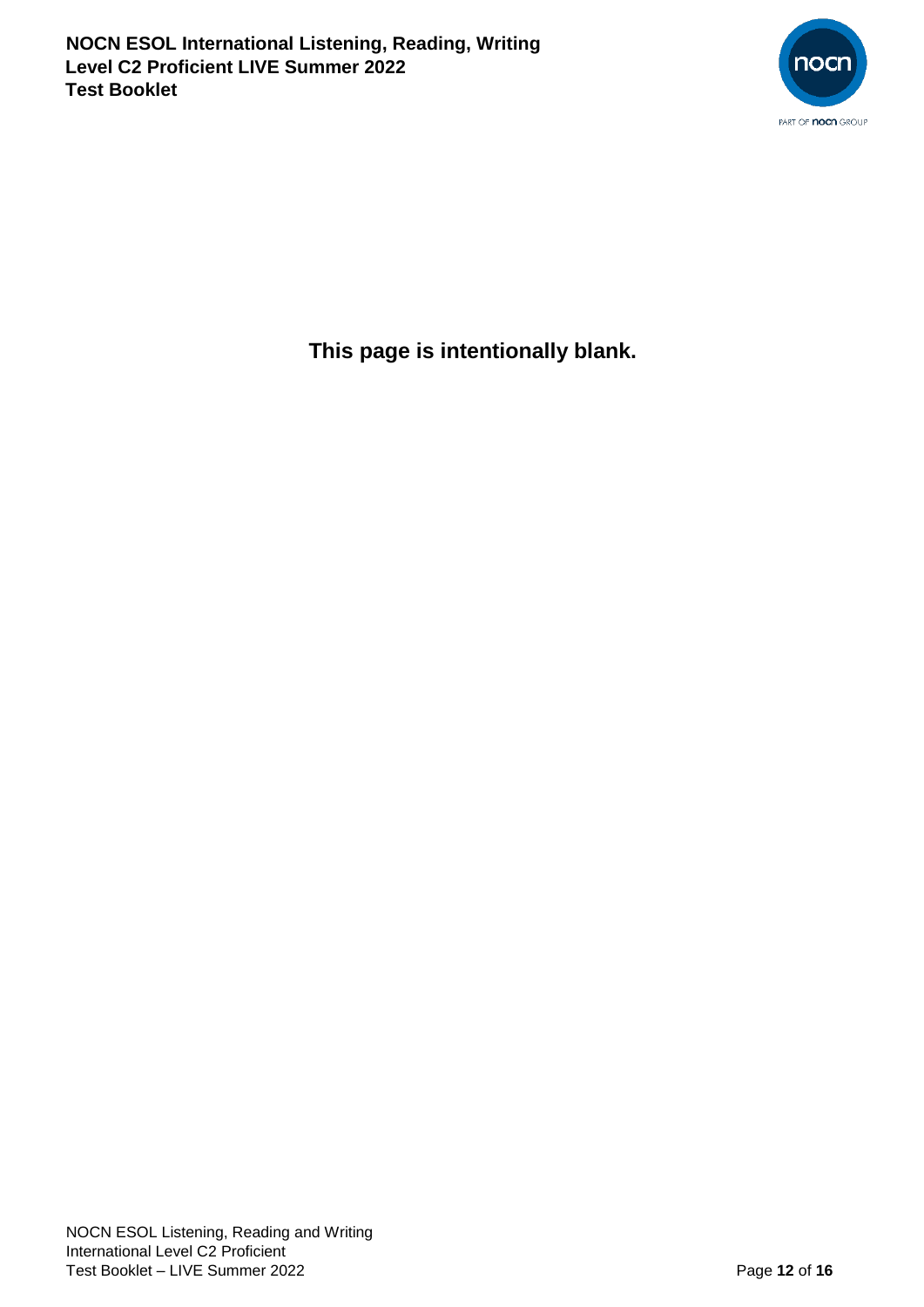

## **ESOL International**

**Writing** 

## **Level C2 Proficient**

#### **Instructions to learners**

Check that you have the correct paper. Please complete the information above.

You must write a minimum of 200–250 words for Task 1 and 250–300 words for Task 2.

Use black or blue ink. Do not use a pencil.

You may NOT use a dictionary.

There are two tasks. You must attempt both tasks.

Formal writing Task 1, you must complete **either** Option 1 **OR** Option 2.

Informal writing Task 2, you must complete the set task.

Total marks available: **24**

Allow time to check your work before the end of the examination.

You can ask for more writing paper if required.

You have 75 minutes to finish the examination.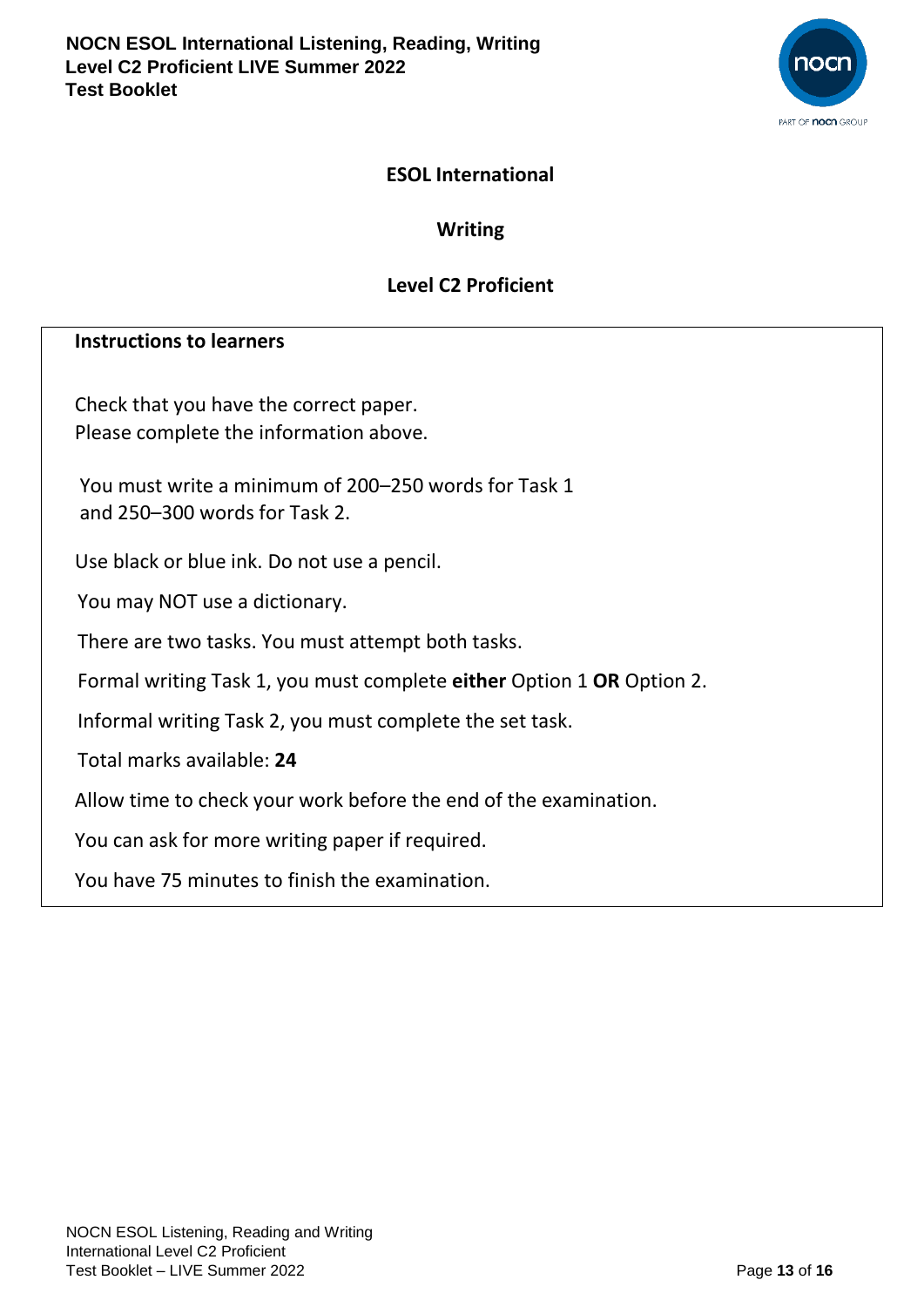

# **Option 1 Formal Writing Task 1** – Allow around 35 minutes for this task

You are organising a musical fund raising concert for a charity. You will sell tickets to raise money. Write a letter of invitation to a celebrity of your choice asking them to perform at the charity event.

You could write about:

- which charity you are supporting
- what you would like the celebrity to do, and for how long
- what other things will be taking place on the day
- what you are hoping to do with the money that you raise from ticket sales.

**OR**

## **Option 2 Formal Writing Task 1** – Allow around 35 minutes for this task

Write a short report to give to your local council office about crime in your neighbourhood.

You could write about:

- what kind of crimes are committed in your neighbourhood
- the action the neighbours have taken to protect the neighbourhood
- what you would like the council, and the police, to do to help
- inviting the council, and the police, to a meeting to discuss how to tackle crime.

You must write a minimum write 200 – 250 words. (12 Marks)

## **Informal Writing Task 2** – Allow 35 minutes for this task

Your friend has got a river boat and has asked you if you would like to go on holiday with them. Write an email to your friend.

You could write about:

- accepting/declining the offer of going on holiday with them
- reasons why you have decided to go/not to go on holiday with them on their boat
- how you feel about their kind offer and their friendship
- meeting them for dinner soon.

#### You must write a minimum write 250 - 300 words. (12 Marks)

#### **You will be assessed on:**

- **use of conjunctions, adjectives and vocabulary**
- **Content**

**End of Examination for Writing – Level C2**

- **use of appropriate tenses**
- **word order**
- **legibility of**
- **writing**

#### NOCN ESOL Listening, Reading and Writing International Level C2 Proficient Test Booklet – LIVE Summer 2022 Page **14** of **16**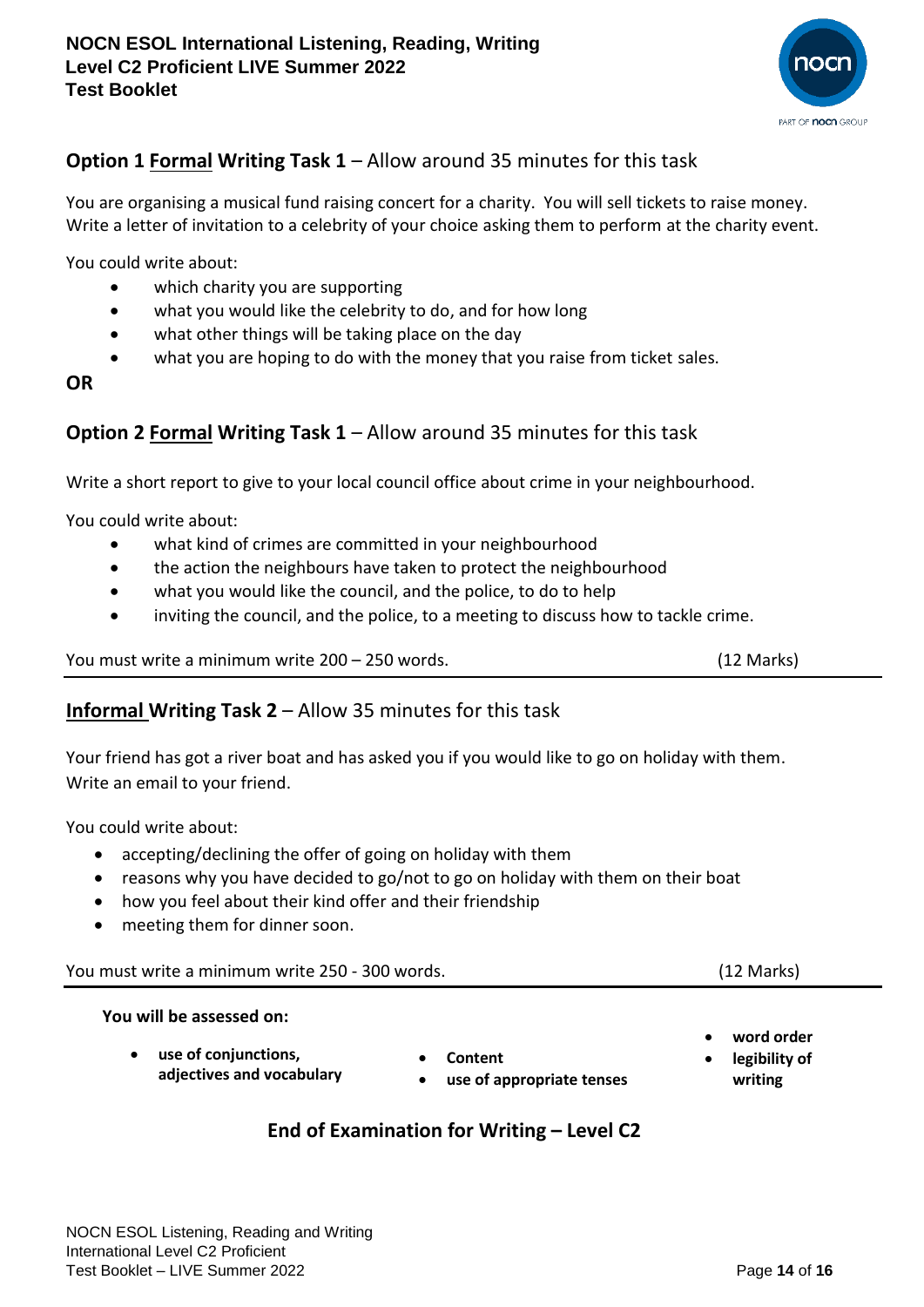

# **PAGE LEFT INTENTIONALLY BLANK**